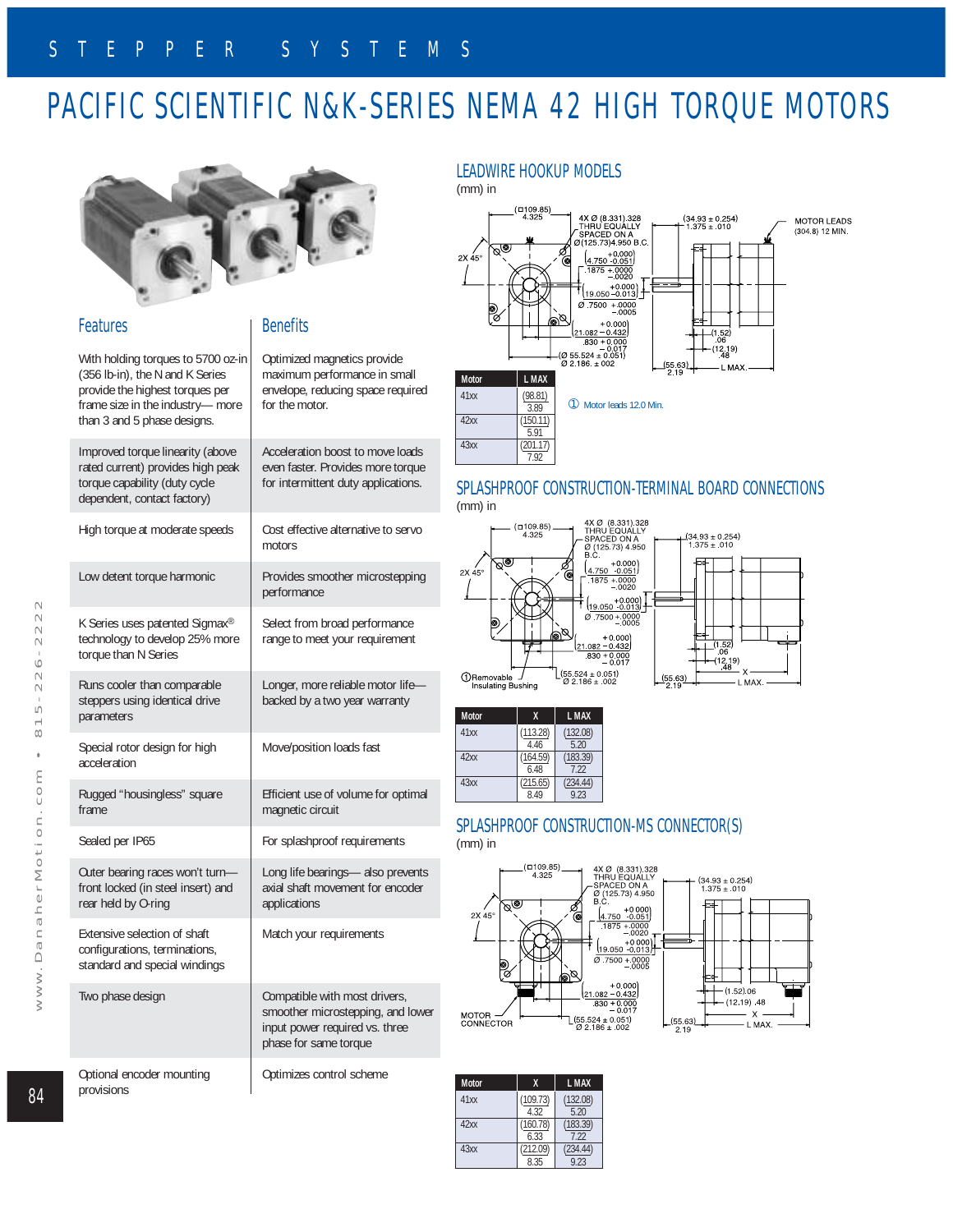# PACIFIC SCIENTIFIC N&K-SERIES NEMA 42 HIGH TORQUE MOTORS

### RATINGS AND CHARACTERISTICS **SEE SYSTEM RECOMMENDATIONS AND DATA ON PAGE 93.**

Motor parameters and winding data.

| Typical<br><b>Leadwire Motor</b><br>Model Number | Parallel  | $\overline{\text{Connection}}$<br><b>Series</b> | Unipolar  | Holding<br>Torque <sup>2</sup><br>(2 phases on)<br>oz-in (N-m)<br>±10% | Rated<br>Current/Phase <sup>3</sup><br>(amps DC) | Phase<br>Resistance<br>(ohms)<br>±10% | Phase<br>Inductance $@$<br>(mH)<br>Typical | <b>Detent</b><br>Torque<br>oz-in (N-m) | <b>Thermal</b><br>Resistance <sup>5</sup><br>(°C/watt) | Rotor<br>Inertia<br>$0z$ -in- $S^2$<br>(kgm <sup>2</sup> x 10 <sup>-3</sup> ) | <b>Net</b><br>Weight<br>kg (lbs) |
|--------------------------------------------------|-----------|-------------------------------------------------|-----------|------------------------------------------------------------------------|--------------------------------------------------|---------------------------------------|--------------------------------------------|----------------------------------------|--------------------------------------------------------|-------------------------------------------------------------------------------|----------------------------------|
| K SERIES - SIGMAX <sup>®</sup> 1 ROTOR STACK     |           |                                                 |           |                                                                        |                                                  |                                       |                                            |                                        |                                                        |                                                                               |                                  |
| K41HRFM-LNK-NS-00                                | $\bullet$ |                                                 |           | 2135 (15.07)                                                           | 10.7                                             | 0.16                                  | 2.2                                        |                                        |                                                        |                                                                               |                                  |
| K41HRFM-LNK-NS-00                                |           | $\bullet$                                       |           | 2135 (15.07)                                                           | 5.3                                              | 0.63                                  | 8.7                                        |                                        |                                                        |                                                                               |                                  |
| K41HRFM-LNK-NS-00                                |           |                                                 | $\bullet$ | 1510 (10.66)                                                           | 7.5                                              | 0.31                                  | 2.2                                        | 65                                     | 1.9                                                    | 0.0783                                                                        | 4.98                             |
| K41HRFL-LNK-NS-00                                | $\bullet$ |                                                 |           | 2090 (14.75)                                                           | 8.7                                              | 0.23                                  | 3.1                                        | (0.46)                                 |                                                        | (0.55)                                                                        | (11)                             |
| K41HRFL-LNK-NS-00                                |           | $\bullet$                                       |           | 2090 (14.75)                                                           | 4.4                                              | 0.93                                  | 12.3                                       |                                        |                                                        |                                                                               |                                  |
| K41HRFL-LNK-NS-00                                |           |                                                 | $\bullet$ | 1480 (10.45)                                                           | 6.2                                              | 0.47                                  | 3.1                                        |                                        |                                                        |                                                                               |                                  |
| N SERIES - Standard 1 ROTOR STACK                |           |                                                 |           |                                                                        |                                                  |                                       |                                            |                                        |                                                        |                                                                               |                                  |
| N41HRFM-LNK-NS-00                                | $\bullet$ |                                                 |           | 1655 (11.68)                                                           | 10.7                                             | 0.16                                  | 2.8                                        |                                        |                                                        |                                                                               |                                  |
| N41HRFM-LNK-NS-00                                |           | $\bullet$                                       |           | 1655 (11.68)                                                           | 5.3                                              | 0.63                                  | 11.1                                       |                                        |                                                        |                                                                               |                                  |
| N41HRFM-LNK-NS-00                                |           |                                                 | $\bullet$ | 1170 (8.26)                                                            | 7.5                                              | 0.31                                  | 2.8                                        | 42                                     | 1.9                                                    | 0.0783                                                                        | 4.98                             |
| N41HRFL-LNK-NS-00                                | $\bullet$ |                                                 |           | 1625 (11.47)                                                           | 8.7                                              | 0.23                                  | 3.9                                        | (0.30)                                 |                                                        | (0.55)                                                                        | (11)                             |
| N41HRFL-LNK-NS-00                                |           | $\bullet$                                       |           | 1625 (11.47)                                                           | 4.4                                              | 0.93                                  | 15.8                                       |                                        |                                                        |                                                                               |                                  |
| N41HRFL-LNK-NS-00                                |           |                                                 | r         | 1150 (8.12)                                                            | 6.2                                              | 0.47                                  | 3.9                                        |                                        |                                                        |                                                                               |                                  |
| K SERIES - SIGMAX® 2 ROTOR STACK                 |           |                                                 |           |                                                                        |                                                  |                                       |                                            |                                        |                                                        |                                                                               |                                  |
| K42HRFN-LNK-NS-00                                | $\bullet$ |                                                 |           | 4000 (28.23)                                                           | 15.8                                             | 0.1                                   | 1.6                                        |                                        |                                                        |                                                                               |                                  |
| K42HRFN-LNK-NS-00                                |           | $\bullet$                                       |           | 4000 (28.23)                                                           | 7.9                                              | 0.41                                  | 6.5                                        |                                        |                                                        |                                                                               |                                  |
| K42HRFN-LNK-NS-00                                |           |                                                 | $\bullet$ | 2830 (19.97)                                                           | 11.2                                             | 0.21                                  | 1.6                                        | 126                                    | 1.3                                                    | 0.1546                                                                        | 8.34                             |
| K42HRFM-LNK-NS-00                                | $\bullet$ |                                                 |           | 4025 (28.41)                                                           | 9.9                                              | 0.25                                  | 4.2                                        | (0.89)                                 |                                                        | (1.09)                                                                        | (18.4)                           |
| K42HRFM-LNK-NS-00                                |           | $\bullet$                                       |           | 4025 (28.41)                                                           | 4.9                                              | 1.02                                  | 16.9                                       |                                        |                                                        |                                                                               |                                  |
| K42HRFM-LNK-NS-00                                |           |                                                 | $\bullet$ | 2845 (20.08)                                                           | $7\phantom{.0}$                                  | 0.51                                  | 4.2                                        |                                        |                                                        |                                                                               |                                  |
| N SERIES - Standard 2 ROTOR STACK                |           |                                                 |           |                                                                        |                                                  |                                       |                                            |                                        |                                                        |                                                                               |                                  |
| N42HRFN-LNK-NS-00                                | $\bullet$ |                                                 |           | 3130 (22.09)                                                           | 15.8                                             | 0.1                                   | 2.1                                        |                                        |                                                        |                                                                               |                                  |
| N42HRFN-LNK-NS-00                                |           | $\bullet$                                       |           | 3130 (22.09)                                                           | 7.9                                              | 0.41                                  | 8.4                                        |                                        |                                                        |                                                                               |                                  |
| N42HRFN-LNK-NS-00                                |           |                                                 | $\bullet$ | 2215 (15.63)                                                           | 11.2                                             | 0.21                                  | 2.1                                        | 84                                     | 1.3                                                    | 0.1546                                                                        | 8.34                             |
| N42HRFM-LNK-NS-00                                | $\bullet$ |                                                 |           | 3145 (22.20)                                                           | 9.9                                              | 0.25                                  | 5.5                                        | (0.59)                                 |                                                        | (1.09)                                                                        | (18.4)                           |
| N42HRFM-LNK-NS-00                                |           | $\bullet$                                       |           | 3145 (22.20)                                                           | 4.9                                              | 1.02                                  | 22                                         |                                        |                                                        |                                                                               |                                  |
| N42HRFM-LNK-NS-00                                |           |                                                 |           | 2225 (15.70)                                                           | $7\overline{ }$                                  | 0.51                                  | 5.5                                        |                                        |                                                        |                                                                               |                                  |
| K SERIES - SIGMAX <sup>®</sup> 3 ROTOR STACK     |           |                                                 |           |                                                                        |                                                  |                                       |                                            |                                        |                                                        |                                                                               |                                  |
| K43HRFN-LNK-NS-00                                | $\bullet$ |                                                 |           | 5700 (40.23)                                                           | 15.4                                             | 0.14                                  | 2.5                                        |                                        |                                                        |                                                                               |                                  |
| K43HRFN-LNK-NS-00                                |           | $\bullet$                                       |           | 5700 (40.23)                                                           | 7.7                                              | 0.55                                  | 10                                         |                                        |                                                        |                                                                               |                                  |
| K43HRFN-LNK-NS-00                                |           |                                                 | $\bullet$ | 4030 (28.44)                                                           | 10.9                                             | 0.28                                  | 2.5                                        | 118                                    | $\overline{1}$                                         | 0.2293                                                                        | 11.64                            |
| K43HRFM-LNK-NS-00                                | $\bullet$ |                                                 |           | 5630 (39.74)                                                           | 9.9                                              | 0.33                                  | 5.9                                        | (0.83)                                 |                                                        | (1.62)                                                                        | (25.7)                           |
| K43HRFM-LNK-NS-00                                |           | $\bullet$                                       |           | 5630 (39.74)                                                           | 4.9                                              | 1.32                                  | 23.7                                       |                                        |                                                        |                                                                               |                                  |
| K43HRFM-LNK-NS-00                                |           |                                                 |           | 3985 (28.13)                                                           | $7\overline{ }$                                  | 0.66                                  | 5.9                                        |                                        |                                                        |                                                                               |                                  |
| N SERIES - Standard 3 ROTOR STACK                |           |                                                 |           |                                                                        |                                                  |                                       |                                            |                                        |                                                        |                                                                               |                                  |
| N43HRFN-LNK-NS-00                                | $\bullet$ |                                                 |           | 4365 (30.81)                                                           | 15.4                                             | 0.14                                  | 3.2                                        |                                        |                                                        |                                                                               |                                  |
| N43HRFN-LNK-NS-00                                |           | $\bullet$                                       |           | 4365 (30.81)                                                           | 7.7                                              | 0.55                                  | 13                                         |                                        |                                                        |                                                                               |                                  |
| N43HRFN-LNK-NS-00                                |           |                                                 | $\bullet$ | 3090 (21.81)                                                           | 10.9                                             | 0.28                                  | 3.2                                        | 106                                    | $\mathbf{1}$                                           | 0.2293                                                                        | 11.64                            |
| N43HRFM-LNK-NS-00                                | $\bullet$ |                                                 |           | 4320 (30.49)                                                           | 9.9                                              | 0.33                                  | 7.7                                        | (0.75)                                 |                                                        | (1.62)                                                                        | (25.7)                           |
| N43HRFM-LNK-NS-00                                |           | $\bullet$                                       |           | 4320 (30.49)                                                           | 4.9                                              | 1.32                                  | 30.7                                       |                                        |                                                        |                                                                               |                                  |
| N43HRFM-LNK-NS-00                                |           |                                                 | $\bullet$ | 3055 (21.56)                                                           | $\overline{7}$                                   | 0.66                                  | 7.7                                        |                                        |                                                        |                                                                               |                                  |

All ratings typical and at 25°C unless otherwise noted.

➀ Refer to Selection Guide for more information.

➁ With rated current applied.

➂ Windings at 130°C and motor in still air at 40°C (without heat sink). Operation of these motors above rated current may cause demagnetization. Contact factory.

➃ Small signal inductance as measured with impedance bridge at 1 kHz, 1 amp.

➄ Thermal resistance measured with motor hanging in still air (unmounted).



For more detailed product and selection information, see the **MOTIONEERING** CD-ROM inside the back cover of this catalog or visit our website at www.DanaherMotion.com.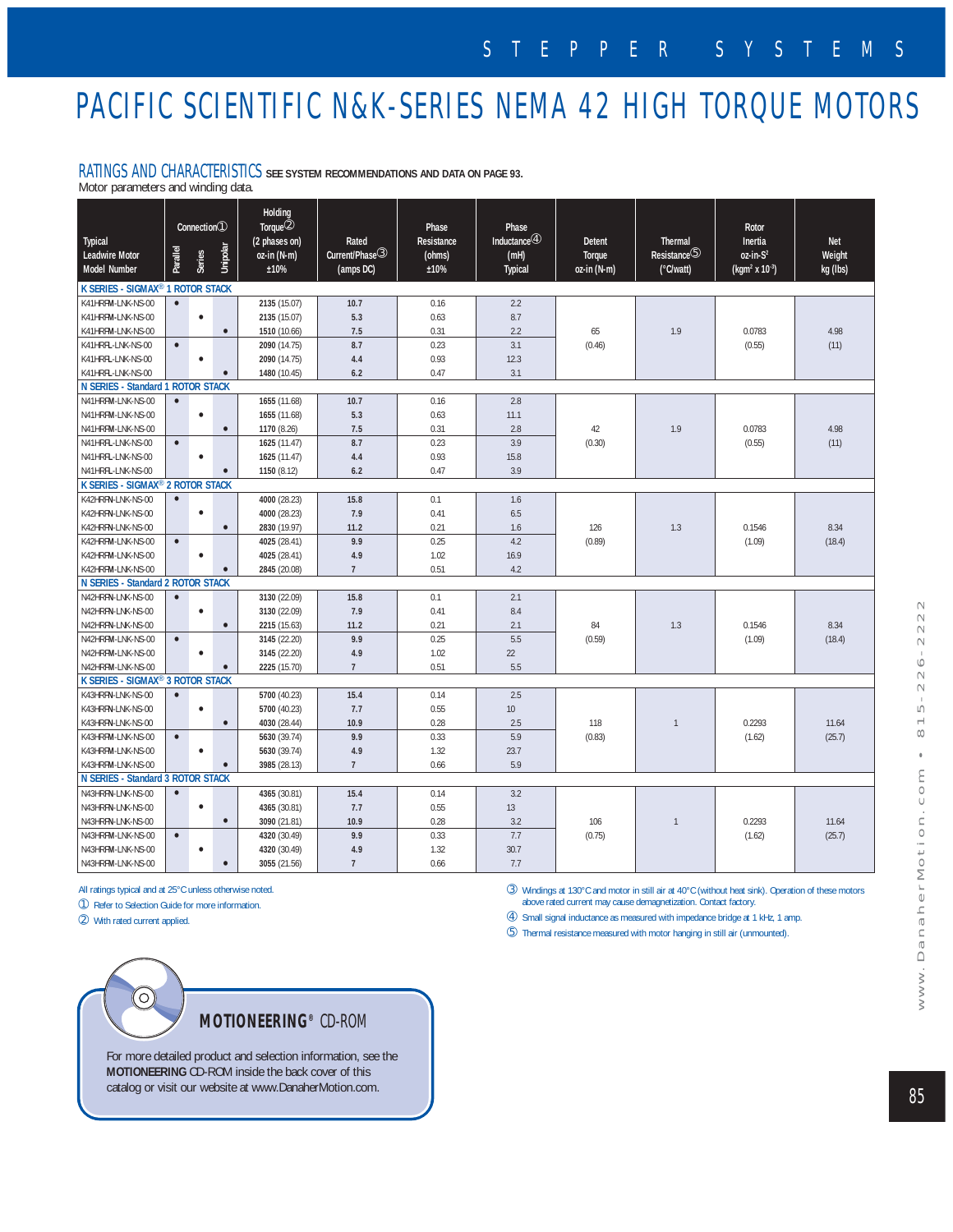# PACIFIC SCIENTIFIC N&K-SERIES NEMA 42 STEPPER SYSTEMS



The performance information shown in the torque/speed curves that follow show the N & K series of NEMA 42 step motors with windings, connections and current levels selected for maximum performance with the drives shown on this page. For additional assistance in sizing or selecting the stepper system appropriate for your application, contact Danaher Motion Customer Support at 815-226-2222.

### PACIFIC SCIENTIFIC N&K-SERIES NEMA 42 STEPPER SYSTEMS



#### **6410/6415 Microstepping Drives SEE PAGE 72**

- 24-75 VDC input
- Step/direction input or oscillator models
- Current selectable from 0.625 to 7.1 amps peak
- Selectable step sizes, binary or decimal, full to 1/250 or 1/256



### **Impulse Microstepping Drives SEE PAGE 75**

- 90-120 VAC input, 160 VDC bus
- Step/direction input
- Programmable inputs/outputs
- Current selectable from 0.75 to 4.0 amps
- Microstepping 200 to 100,000, selectable in increments of 200



#### **NextStep® Microstepping Drives SEE PAGE 76** • 90-120 VAC input, 160 VDC bus. 240 V model available • Step/direction input

- Current selectable from 0 to 7.9 amps, to 3.9 A for 240 V model
- 5,000 steps/rev to 50,000 steps/rev microstepping



#### **SMARTSTEP Microstepping Drives SEE PAGE 77**

- 90-120 VAC input, 160 VDC bus. 240 V model available
- Programmable indexing
- Current selectable from 0 to 7.9 amps, to 3.9 A for 240 V model
- 36,000 steps/rev microstepping